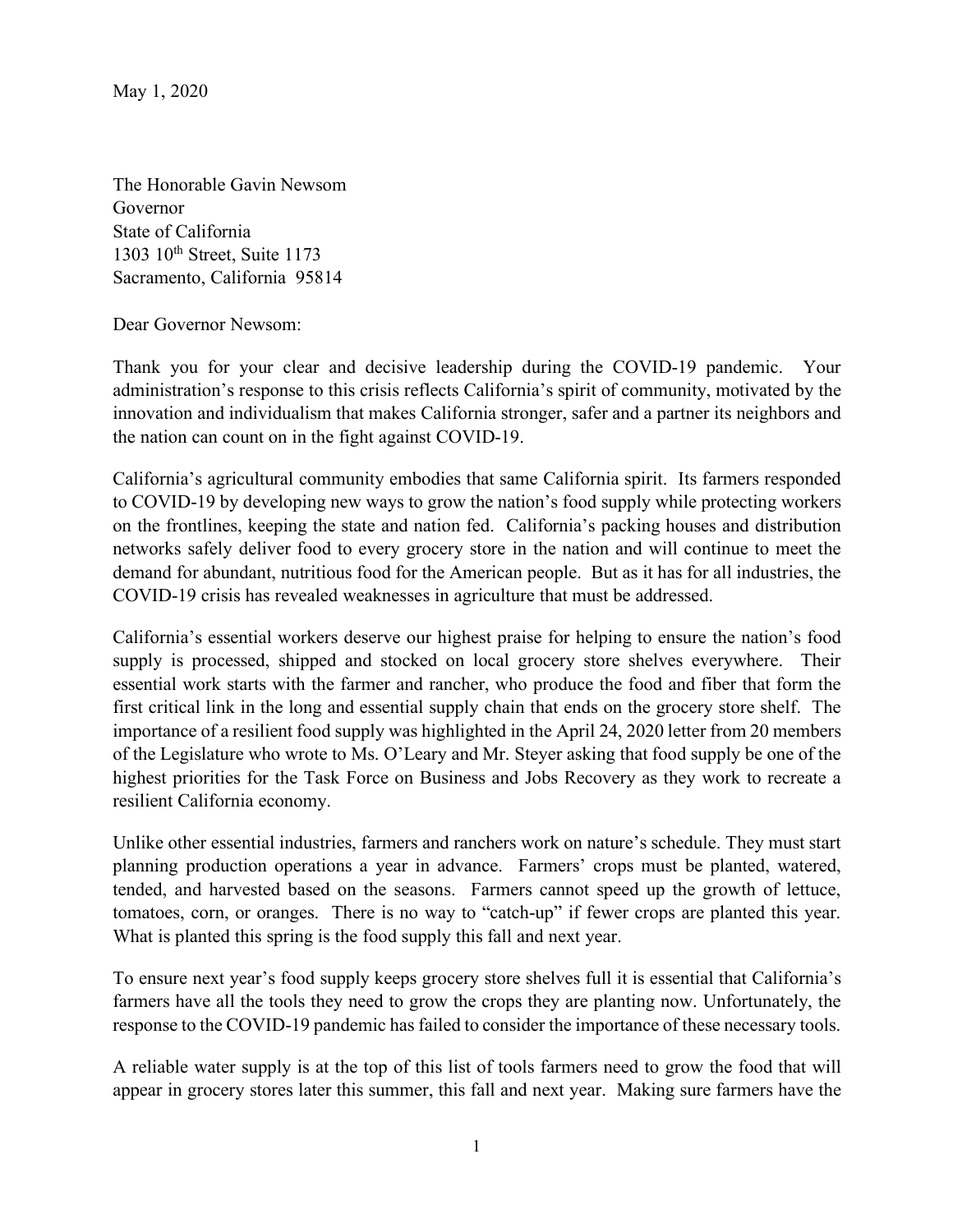water to grow next year's food supply is as important as making sure grocery store shelves are stocked today.

California's farmers need access to as much water as the state can provide this year. Unfortunately, the current water year has been dry, with very little rain and limited snowpack in the upper watersheds. This discouraging hydrology is compounded by restrictions on use of groundwater and surface water supplies. Our farmers are left with few options. Unfortunately, the dry hydrology cannot be changed. However, government-imposed restrictions can accommodate farmers' needs. We urge you to direct state agencies to find creative and balanced means to maximize water supplies for farmers. Where possible, rules that limit farm water supplies should be suspended, modified, or postponed during this critical time.

We reiterate the message conveyed in recent letters from members of the California Congressional delegation and urge your administration to work cooperatively with the federal administration on water management. A cooperative federal-state management scheme should be applied in all those critical watersheds where the federal government has made significant investments, from the Klamath River, to the Bay-Delta and the Colorado River. In this way, we can be assured that state and federal water management coordination is maximizing water supplies while respecting our state's commitment to the environment. As your administration has recognized in other areas, cooperation between the state and federal administrations is the best way to solve the new and unprecedented challenges we face. Improved state-federal coordination on water issues also will help ensure California's farmers are efficiently and responsibly using the state's limited resources to maximize the crops they grow this year.

The undersigned respectfully request that you take the necessary steps to help secure next year's food supply. We urge you to direct your agencies and departments to find ways to maximize water supplies for farmers this year, until such time that we can normalize the food supply chain from farmer to grocery store shelf.

California also needs to ensure that its farmers continue producing a safe, healthy and abundant food supply into the future. We recommend the following outline for state and federal stimulus efforts to ensure they address the water supply infrastructure that serves California's farmers and supports the future of our state and national food supply.

**Repair and modernize existing water supply and conveyance infrastructure** –Climate change, drought and regulation have reduced the water supply once available to farmers. And, when excess water is available, we are missing opportunities to capture and move it simply because our water delivery infrastructure is broken. Subsidence on the state's major water delivery canals is one example.

Subsidence along segments of the California Aqueduct, Delta-Mendota Canal and Friant-Kern Canal has significantly reduced the amount of water that can get to our farmers. Repairing these three canals will improve water supplies to more than two million acres of agricultural land growing more than 200 different crops that create jobs for more than 131,000 people in the underserved Central Valley. In addition, downstream jobs in other parts of the state associated with these same two million acres employ another 39,000 people. These repair projects are "shovel"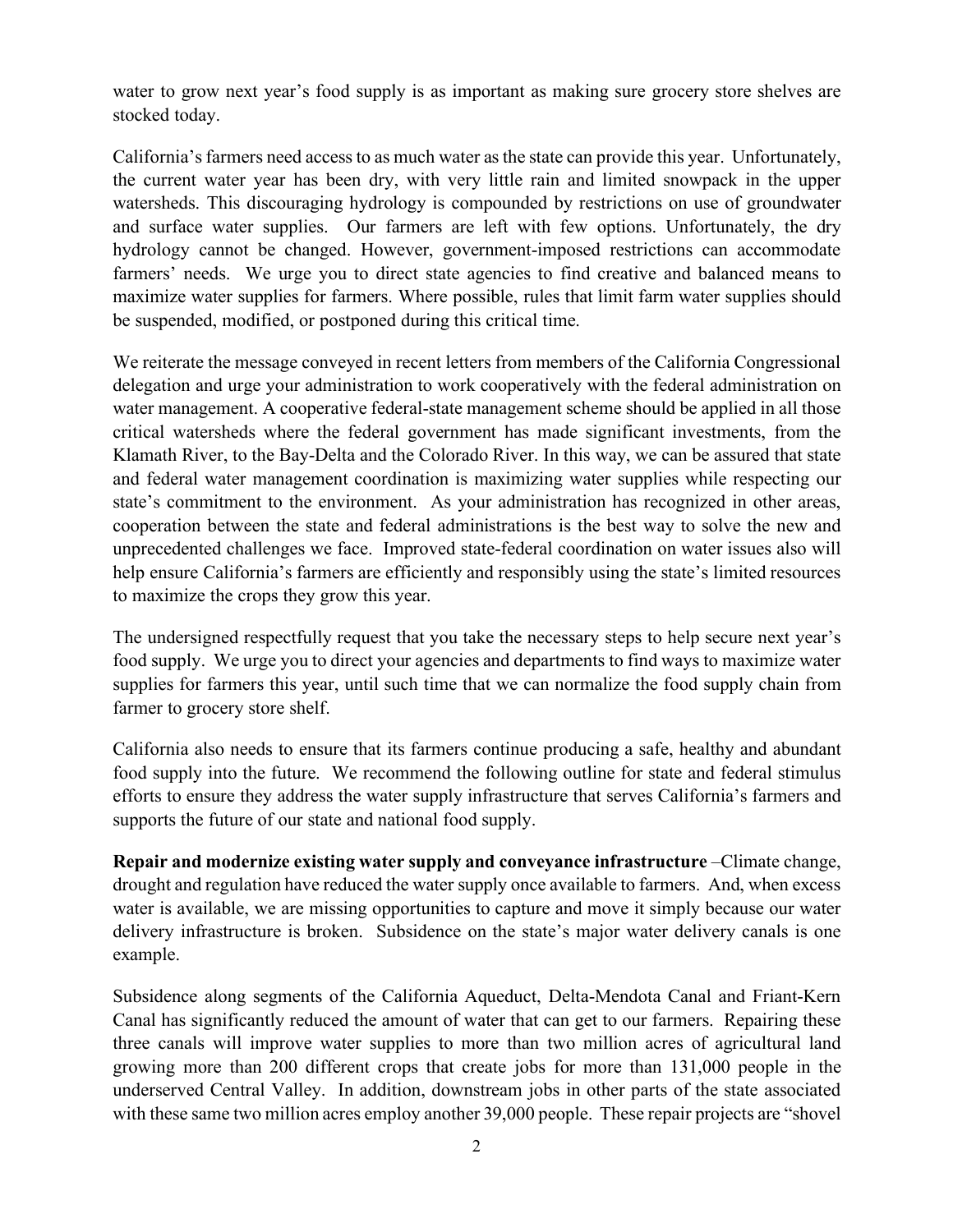ready" and construction can begin immediately. They simply require funding support. Local agricultural water agencies are ready to pay their share, but the costs are high and state and federal funding assistance is critically needed. Funding these shovel-ready projects will create jobs, protect our food supply and provide value back to the state for generations.

**Accelerate and Support Existing Programs** - Researchers at Columbia University recently identified the current dry period facing California as one of the worst in a millennium. This historic drought period is compounded by state-driven institutional actions, including: 1) regulatory programs which seek to reduce groundwater use under the Sustainable Groundwater Management Act (SGMA); 2) a state lawsuit against the U.S. Departments of the Interior and Commerce; and 3) a new permit issued to the State Water Project that reduces water supplies beyond what is necessary to protect species under the Endangered Species Act. We believe California can find ways to turn these negative impacts on farming into positives by: 1) reconsidering the state's legal action against biological opinions that protect endangered fish; 2) providing funding to build water projects capable of replacing groundwater supplies lost to SGMA; and 3) reconsidering the scientific foundation of the California Department of Fish and Wildlife's recently issued Incidental Take Permit for the State Water Project (SWP).

The State of California also has an important role to play in the future of farming in the Klamath Basin, which straddles the state border with Oregon. Thanks to the formal request made by you and Oregon Governor Kate Brown, the Department of Interior will provide some welcome emergency drought assistance in 2020 that will benefit wildlife and mitigate many individuals' conditions. But the situation is very unstable and the community is ridden by uncertainty and anxiety. In the immediate term, California could provide funding for the California portion (Tulelake Irrigation District) of Klamath Project-wide infrastructure assessments for modernization and optimization, as the Oregon Energy Trust has done in the Oregon portions of the Project.

Current water conservation programs are periodically funded through water bonds and can improve agricultural water supplies by making water conservation measures more affordable for farmers. While these types of demand management programs do not make new water available, they can help stretch existing water supplies. Any new infrastructure stimulus bill should include significant funding that incentivizes farmers to further employ state-of-the-art on-farm water conservation technology that would otherwise be unaffordable.

**Expand Current Water Supply Infrastructure** – California has several options for expanding the capacity of existing water supply infrastructure. These modernization and expansion projects can create jobs in the near term and support rural agricultural economies over the long-term. For example, repair and enlargement of B.F. Sisk Dam and enlargement of Shasta Dam can increase surface water storage without adding new dams on any river. The impacts of these expanded reservoirs can be mitigated in ways that increase protections for endangered species by providing additional cold water and creating more flexible pumping operations that can be modified to protect fish at sensitive times. New storage facilities such as Sites Reservoir and Temperance Flat Reservoir can provide significant new water supplies for rural economies while adding benefits for native species in the Sacramento River, the San Joaquin River, and the Delta.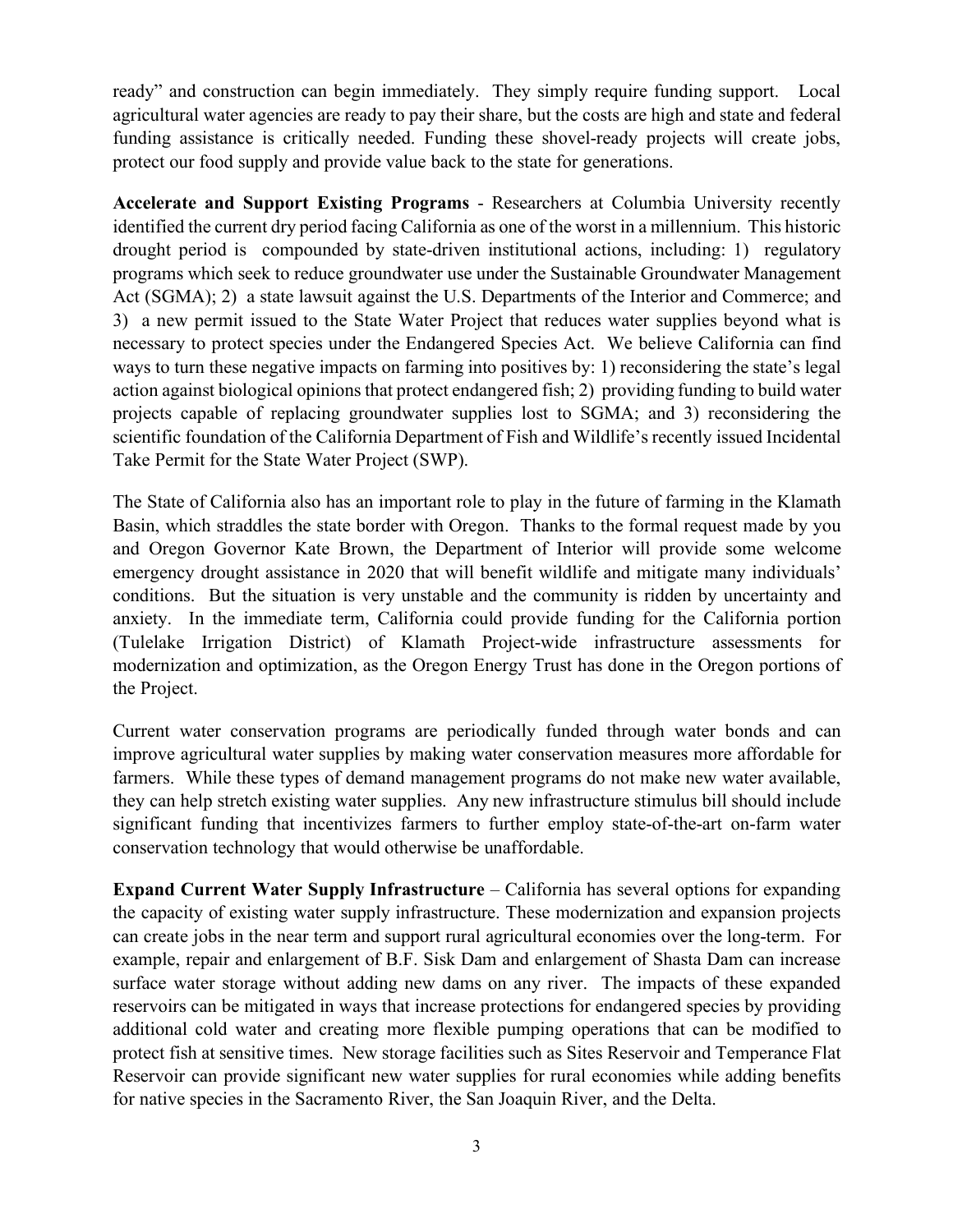On the Klamath River, Oregon and California have led an unprecedented effort to remove water infrastructure considered to be outdated (four private hydroelectric dams). A return to an equivalent focus on irrigation infrastructure, groundwater recharge opportunities, strategic storage, and facilities upgrades is equally important, and there are willing partners in the Klamath Project and elsewhere in the Klamath watershed.

Our state stands at a historic crossroads. We believe that the California spirit is evident in the leadership shown by your office and the willingness of Californians to change their way of life for the good of all. We are honored to be part of that effort and proud to produce the food that feeds the state, our nation, and many other countries. Now is the time to take a second step in our response to COVID-19 by protecting the ability of the state's farmers to keep grocery store shelves stocked with safe, healthy food grown in California. We respectfully request that your administration look for every possible way to increase water supplies to farmers to ensure this year's crop meets next year's need.

Sincerely,

African American Farmers of California Ag Council of California Alameda County Farm Bureau Amador County Farm Bureau Bob Amarel, Yuba City **American Pistachio Growers** American Pistachio Growers Association of California Egg Farmers Mark Borba, Borba Farms, Riverdale William Bourdeau Butte County Farm Bureau Chairman, California Water Alliance California Agricultural Irrigation California Alfalfa and Forage Association Association California Apple Commission California Association of Wheat Growers California Bean Shippers Association California Blueberry Commission California Citrus Mutual California Cotton Ginners and Growers California Farm Bureau Federation Association California League of Food Processors California Safflowers Growers California Tomato Growers Association California Warehouse Association California Wild Rice Advisory Board California Women for Agriculture Central Valley Project Water Association Colusa County Farm Bureau Contra Costa County Farm Bureau Joe Del Bosque, Del Bosque Farms, Firebaugh Del Norte County Farm Bureau Del Puerto Water District Bill Diedrich, Diedrich Farms, Firebaugh El Dorado County Farm Bureau Elephant Butte Irrigation District Family Farm Alliance Family Water Alliance Far West Equipment Dealers Association Fresno County Farm Bureau Glenn County Farm Bureau Liz Hudson, Hudson Farms, Sanger Neil Jones Food Company Kern County Farm Bureau Kings County Farm Bureau Klamath Water Users Association Lassen County Farm Bureau Stan Lester, Lester Farms, Winters Madera County Farm Bureau Mark McKean, Riverdale Merced County Farm Bureau Milk Producers Council Modoc County Farm Bureau Nevada County Farm Bureau